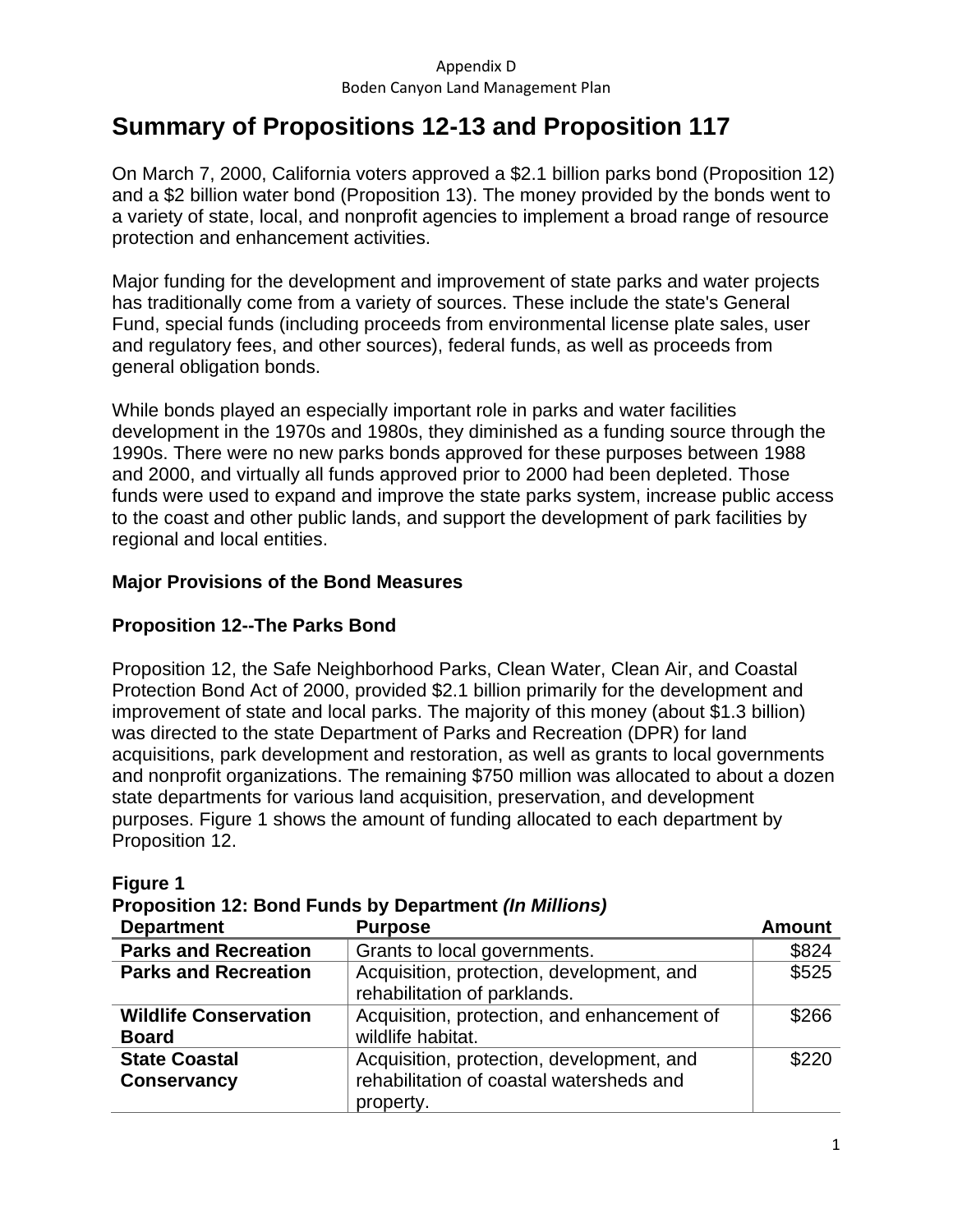| <b>Department</b>                                                         | <b>Purpose</b>                                 | <b>Amount</b> |
|---------------------------------------------------------------------------|------------------------------------------------|---------------|
| <b>California Tahoe</b>                                                   | Acquisition, protection, development, and      | \$50          |
| <b>Conservancy</b>                                                        | rehabilitation of property in Tahoe region.    |               |
| <b>Secretary for Resources</b><br>River, watershed, and parkway projects. |                                                | \$46          |
| <b>Secretary for Resources</b>                                            | Miscellaneous specific local projects.         | \$45          |
| <b>Santa Monica</b>                                                       | Acquisition, improvement, and restoration of   | \$35          |
| <b>Mountains Conservancy</b>                                              | park, wildlife, and natural areas.             |               |
| <b>Conservation</b>                                                       | Grants to state, local, and nonprofit agencies | \$25          |
|                                                                           | for farmland protection.                       |               |
| <b>San Joaquin River</b>                                                  | Acquisition, development, enhancement, and     | \$15          |
| <b>Conservancy</b>                                                        | protection of land within conservancy's        |               |
|                                                                           | jurisdiction.                                  |               |
| <b>California Conservation</b>                                            | Resource conservation and other capital        | \$15          |
| <b>Corps</b>                                                              | projects.                                      |               |
| <b>Fish and Game</b>                                                      | Development, enhancement, restoration, and     | \$12          |
|                                                                           | preservation of habitat and wetlands.          |               |
| <b>Forestry and Fire</b>                                                  | Grants for purchase, planting, and             | \$10          |
| <b>Protection</b>                                                         | maintenance of trees in urban areas.           |               |
| <b>Integrated Waste</b>                                                   | Grants to local agencies for playground        | \$7           |
| <b>Management Board</b>                                                   | equipment.                                     |               |
| <b>Coachella Valley</b>                                                   | Acquisition, development, enhancement, and     | \$5           |
| <b>Mountains Conservancy</b>                                              | protection of land within conservancy's        |               |
|                                                                           | jurisdiction.                                  |               |
| <b>Total</b>                                                              |                                                | \$2,100       |

Proposition 12 allocated bond proceeds for a variety of purposes. In many cases, the measure provides only general guidelines for the use of the funds (such as \$15 million to the San Joaquin River Conservancy for the acquisition, protection, and development of land consistent with its mission). In other cases, the measure provided more specific direction in the use of the bond money (such as \$250,000 to renovate a particular historical building).

About 57 percent (\$1.2 billion) of the bond funds was to be expended by about a dozen *state* departments to acquire and improve property. The other 43 percent (\$913 million) was to be provided as grants to local governments and nonprofit organizations. Of this amount, about 42 percent (\$388 million) was to be allocated to local governments on the basis of population. An additional 30 percent (\$272 million) was earmarked for recreational areas and cultural facilities in urban areas. The remaining 28 percent of the grant funding (\$253 million) was provided for a variety of purposes. These were primarily competitive grants, although a small portion are designated for specific projects and recipients.

## **Proposition 13--The Water Bond**

Proposition 13, the Safe Drinking Water, Clean Water, Watershed Protection, and Flood Protection Act, provided \$2 billion in bond funds for various water-related purposes. Of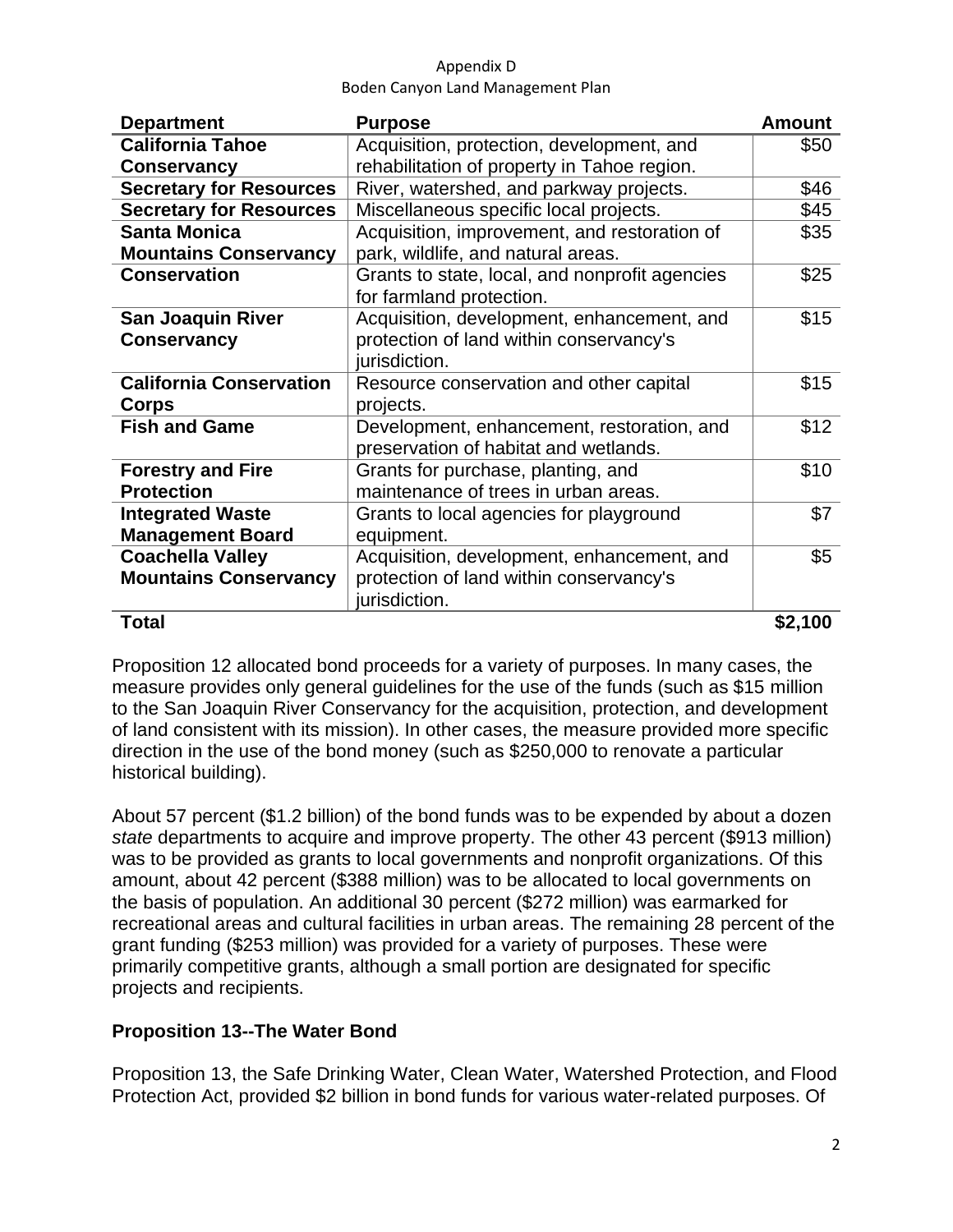#### Appendix D

#### Boden Canyon Land Management Plan

this amount, about 70 percent was for loans and grants to local agencies and nonprofit associations, with the balance available for direct expenditure by a number of state agencies. These state agencies included the Departments of Water Resources (DWR) and Fish and Game, among others.

Figure 2 summarizes the allocation of Proposition 13 bond funds, by recipient of the funds and by purpose for which the funds were to be used. The broad purposes included improving the safety, quality, and reliability of water supplies, and improving flood protection.

#### **Figure 2 Proposition 13: Allocation and Use of Bond Funds** *(In Millions)*

| <b>State Agencies - Direct Expenditures</b>                                                    |                                      | <b>Subtotals</b>   |  |
|------------------------------------------------------------------------------------------------|--------------------------------------|--------------------|--|
| <b>Department of Water Resources</b>                                                           | \$                                   | 406.9              |  |
| "CALFED" projects in Bay-Delta.                                                                | \$                                   | 250.0              |  |
| Flood control projects and local technical assistance.<br>$\bullet$                            | $\overline{\$}$                      | 152.4a             |  |
| Floodplain mapping.<br>$\bullet$                                                               | $\overline{\$}$                      | 2.5                |  |
| Develop Delta Science Center.                                                                  | \$                                   | 2.0                |  |
| <b>Conservancies and Departments</b>                                                           | $\overline{\boldsymbol{\mathsf{s}}}$ | 95.0               |  |
| River parkway acquisition and riparian habitat restoration.                                    | \$                                   | 95.0               |  |
| <b>Department of Fish and Game</b>                                                             | \$                                   | 45.0               |  |
| Protection and acquisition of coastal salmon habitat.                                          | \$                                   | 25.0 <sup>b</sup>  |  |
| Fish and wildlife habitat mitigation for flood projects on<br>$\bullet$                        | $\mathfrak{P}$                       | 20.0               |  |
| <b>Yuba/Feather Rivers.</b>                                                                    |                                      |                    |  |
| <b>University of California, CSU-Fresno</b>                                                    | \$                                   | 6.0                |  |
| Establish Watershed Science Laboratory and San Joaquin                                         | $\mathfrak{L}$                       | 6.0                |  |
| Valley Water Institute.                                                                        |                                      |                    |  |
| <b>Department of Conservation</b>                                                              | \$                                   | 2.5                |  |
| Agriculture and open space mapping.                                                            | \$<br>\$                             | 2.5                |  |
| <b>Department of Health Services</b>                                                           |                                      | 2.0                |  |
| Technical assistance to "disadvantaged" public water systems.                                  | \$                                   | 2.0                |  |
| <b>Total for Direct Expenditures</b>                                                           | \$                                   | 557.4              |  |
| <b>Grants and Loans to Local Agencies and Nonprofit Associations</b>                           |                                      | <b>Subtotals</b>   |  |
| <b>Allocated by State Water Resources Control Board</b>                                        |                                      | 695.0              |  |
| Protection of Santa Ana Watershed.<br>$\bullet$                                                | \$                                   | 235.0              |  |
| "Nonpoint source" pollution control.                                                           | \$                                   | 190.0              |  |
| Water pollution prevention, water recycling, and other water<br>$\bullet$<br>quality projects. | \$                                   | 165.0              |  |
| Develop and implement local watershed management plans.<br>$\bullet$                           | \$                                   | 90.0               |  |
| Protection of Lake Elsinore and San Jacinto Watersheds.                                        | \$                                   | 15.0               |  |
| <b>Allocated by Department of Water Resources</b>                                              |                                      | 649.6              |  |
| Groundwater storage.<br>$\bullet$                                                              | \$                                   | 200.0 <sup>c</sup> |  |
| Water quality and supply projects in areas receiving delta<br>$\bullet$<br>water.              | \$                                   | 180.0              |  |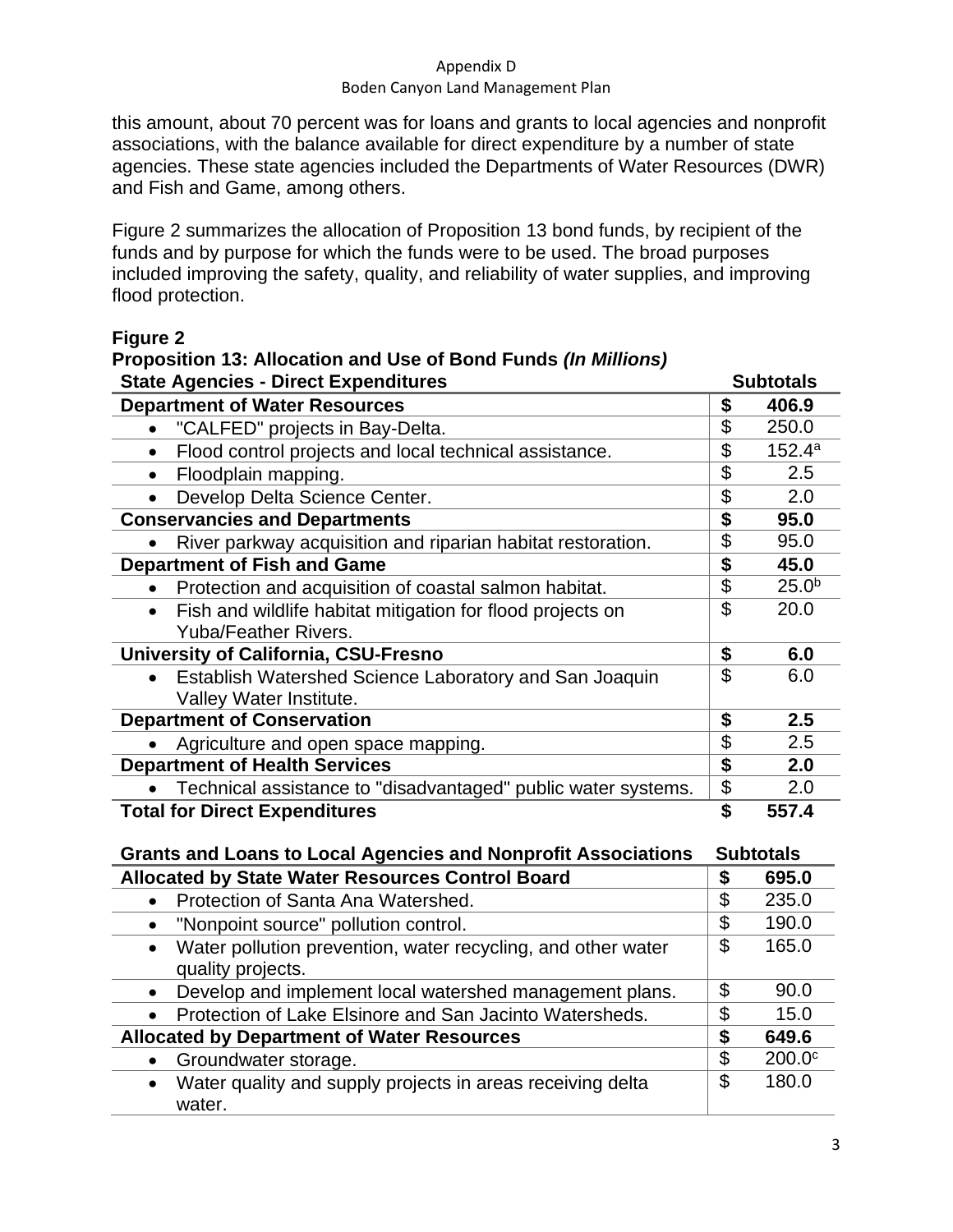## **Grants and Loans to Local Agencies and Nonprofit Associations Subtotals**

| drinking water standards.                             |  |       |
|-------------------------------------------------------|--|-------|
| Public water system capital improvements to meet safe |  | 68.0  |
| <b>Allocated by Department of Health Services</b>     |  | 68.0  |
| Local flood protection projects.                      |  | 114.6 |
| Water conservation projects.                          |  | 155.0 |

#### **Total for Grants and Loans \$ 1,412.6**

a Of this amount, up to \$64 million may be used for grants to local public agencies and nonprofits for flood control projects.

**b** Funds may also be used for grants to public agencies and nonprofits.

<sup>c</sup> Grantee may be a private entity provided there is also local agency participation in the project.

Proposition 13 provided funds for a number of existing programs, such as the programs for wastewater treatment construction and safe drinking water. In addition, the bond measure also established several major new programs. For example, the bond measure established major new grant programs (totaling over \$560 million) under the State Water Resources Control Board (SWRCB) for nonpoint source pollution control, watershed management plan development and implementation, wastewater recycling, and the protection of targeted watersheds (the Santa Ana River, Lake Elsinore, and San Jacinto Watersheds).

In addition, Proposition 13 provided targeted funding to particular local flood control projects and established a number of new programs under DWR. These new programs included programs for groundwater storage, to fund CALFED projects, and to increase the reliability of water supplies to local agencies served by Delta water. See Figure 3.

| <b>Department</b>                             | Parks and Water Bonds 2000-01 Appropriations by Department <i>(In Millions)</i><br><b>Proposition 12</b><br><b>Proposition 13</b> |              |  |
|-----------------------------------------------|-----------------------------------------------------------------------------------------------------------------------------------|--------------|--|
|                                               | (Parks Bond)                                                                                                                      | (Water Bond) |  |
| <b>California Conservation Corps</b>          | \$3.0                                                                                                                             |              |  |
| <b>California Tahoe Conservancy</b>           | \$6.5                                                                                                                             |              |  |
| <b>Coachella Valley Mountains Conservancy</b> | \$4.9                                                                                                                             |              |  |
| <b>Coastal Conservancy</b>                    | \$60.5                                                                                                                            | \$21.5       |  |
| <b>Conservation</b>                           | \$0.5                                                                                                                             | \$0.5        |  |
| <b>Fish and Game</b>                          | \$1.5                                                                                                                             | \$7.7        |  |
| <b>Forestry and Fire Protection</b>           | \$1.4                                                                                                                             |              |  |
| <b>Health Services</b>                        |                                                                                                                                   | \$35.0       |  |
| <b>Integrated Waste Management</b>            | \$2.8                                                                                                                             |              |  |
| <b>Parks and Recreation</b>                   | \$274.9                                                                                                                           | \$1.5        |  |
| <b>Resources</b>                              | \$41.6                                                                                                                            | \$25.0       |  |
| <b>Santa Monica Mountains Conservancy</b>     | \$17.5                                                                                                                            | \$5.0        |  |
| <b>Water Resources</b>                        |                                                                                                                                   | \$383.2      |  |
| <b>Water Resources Control Board</b>          |                                                                                                                                   | \$260.2      |  |
| <b>Wildlife Conservation Board</b>            | \$231.1                                                                                                                           | \$14.0       |  |
| <b>Totals</b>                                 | \$646.2                                                                                                                           | \$753.6      |  |

### **Figure 3**

**Parks and Water Bonds 2000-01 Appropriations by Department** *(In Millions)*